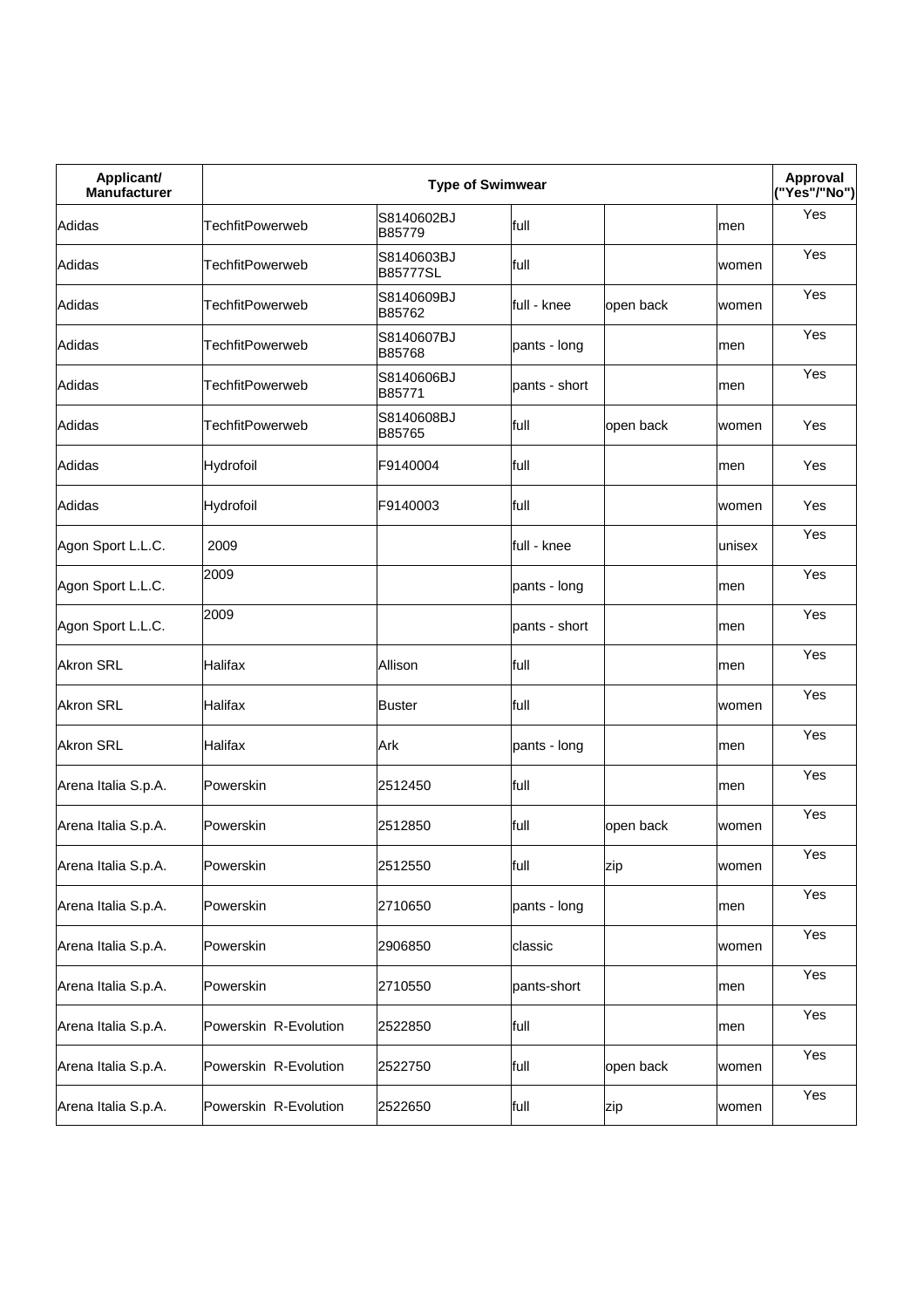| Arena Italia S.p.A. | Powerskin R-Evolution   | 2786650 | full - knee  |            | men   | Yes |
|---------------------|-------------------------|---------|--------------|------------|-------|-----|
| Arena Italia S.p.A. | Powerskin R-Evolution   | 2522550 | full - knee  | open back  | women | Yes |
| Arena Italia S.p.A. | Powerskin R-Evolution   | 2522450 | full - knee  | zip        | women | Yes |
| Arena Italia S.p.A. | Powerskin R-Evolution   | 2786250 | pants- long  |            | men   | Yes |
| Arena Italia S.p.A. | Powerskin R-Evolution   | 2786550 | pants-short  |            | men   | Yes |
| Arena Italia S.p.A. | Powerskin R-evolution + | 2525650 | full         |            | men   | Yes |
| Arena Italia S.p.A. | Powerskin R-evolution + | 2525450 | full         | open back  | women | Yes |
| Arena Italia S.p.A. | Powerskin R-evolution + | 2525350 | full         | zip        | women | Yes |
| Arena Italia S.p.A. | Powerskin R-evolution + | 2525750 | full - knee  |            | men   | Yes |
| Arena Italia S.p.A. | Powerskin R-evolution + | 2525550 | full - knee  | open back  | women | Yes |
| Arena Italia S.p.A. | Powerskin R-evolution + | 2790050 | pants - long |            | men   | Yes |
| Arena Italia S.p.A. | Powerskin X-treme       | 2513850 | full         |            | men   | Yes |
| Arena Italia S.p.A. | Powerskin X-treme       | 2514350 | full         | open back  | women | Yes |
| Arena Italia S.p.A. | Powerskin X-treme       | 2513950 | full         | zip        | women | Yes |
| Arena Italia S.p.A. | Powerskin X-treme       | 2513750 | full - knee  |            | men   | Yes |
| Arena Italia S.p.A. | Powerskin X-treme       | 2514450 | full - knee  | open back  | women | Yes |
| Arena Italia S.p.A. | Powerskin X-treme       | 2514250 | full - knee  | zip        | women | Yes |
| Arena Italia S.p.A. | Powerskin X-treme       | 2731750 | pants - long |            | men   | Yes |
| Arena Italia S.p.A. | Powerskin X-treme       | 2925450 | classic      |            | women | Yes |
| Arena Italia S.p.A. | Powerskin X-treme       | 2737650 | pants-short  |            | men   | Yes |
| Arena Italia S.p.A. | Powerskin X-Glide       |         | full         | zipperback | men   | Yes |
| Arena Italia S.p.A. | Powerskin X-Glide       |         | full         | zipperback | women | Yes |
| Arena Italia S.p.A. | Powerskin X-Glide       |         | full         | openback   | women | Yes |
| Arena Italia S.p.A. | Powerskin X-Glide       |         | full         | zip        | men   | Yes |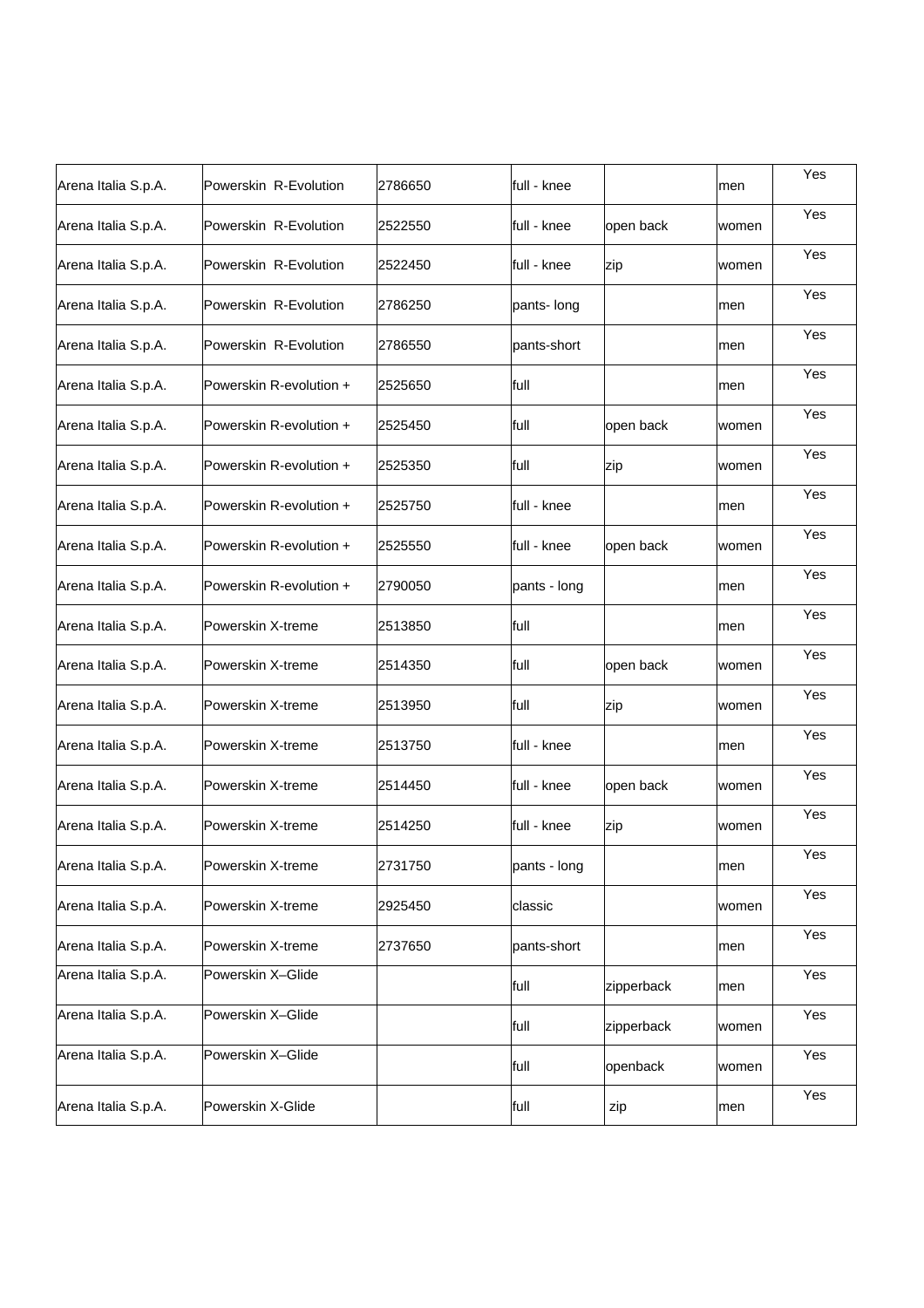| Arena Italia S.p.A.      | Powerskin X-Glide |                 | full          | zip         | women | Yes |
|--------------------------|-------------------|-----------------|---------------|-------------|-------|-----|
| Arena Italia S.p.A.      | Powerskin X-Glide |                 | pants- long   |             | men   | Yes |
| Asics Corporation        | TIL               | ALS503(8AAL081) | full          |             | women | Yes |
| Asics Corporation        | TIL               | ALS505(ALX852)  | full          | zipper back | women | Yes |
| Asics Corporation        | TIL.              | AMA503(BASE053) | pants - long  |             | men   | Yes |
| Asics Corporation        | TIL.              | AMA502(8AAM071) | pants - short |             | men   | Yes |
| Asics Corporation        | TIL.              | ALS502(8AAL071) | pants - short |             | women | Yes |
| Asics Corporation        | TIL               | ALS500(BASE033) | classic       |             | women | Yes |
| Asics Corporation        | TIL               | ALS504(ALX862)  | classic       | zipper back | women | Yes |
| Asics Corporation        | TIL.              | AMA501(BASE043) | classic       | box         | men   | Yes |
| Asics Corporation        | TIL               | ALS501(BASE063) | classic       | box         | women | Yes |
| Asics Corporation        | TIL - Cloth       | AMX964-4        | full          | zipper back | men   | Yes |
| Asics Corporation        | TIL - Cloth       | ALX964-5        | full          | strap       | women | Yes |
| Asics Corporation        | TIL - Cloth       | ALX964-6        | full          | zipper back | women | Yes |
| Asics Corporation        | TIL - Cloth       | AMX964-3        | pants - long  |             | men   | Yes |
| Asics Corporation        | TIL +             | AMX1087         | full          |             | men   | Yes |
| <b>Asics Corporation</b> | TIL+              | AMX1087-2       | full          | zipper back | men   | Yes |
| <b>Asics Corporation</b> | TIL +             | AMX1087         | full          | zipper back | men   | Yes |
| Asics Corporation        | TIL+              | AMX1098         | full          |             | women | Yes |
| Asics Corporation        | TIL+              | AMX1086         | full          |             | women | Yes |
| Asics Corporation        | TIL+              | AMX1085         | full          |             | women | Yes |
| Asics Corporation        | $TIL +$           | ALX1085-2       | full          | strap       | women | Yes |
| Asics Corporation        | TIL+              | <b>ALX1085</b>  | full          |             | women | Yes |
| Asics Corporation        | TIL+              | ALX1086         | full          | zipper back | women | Yes |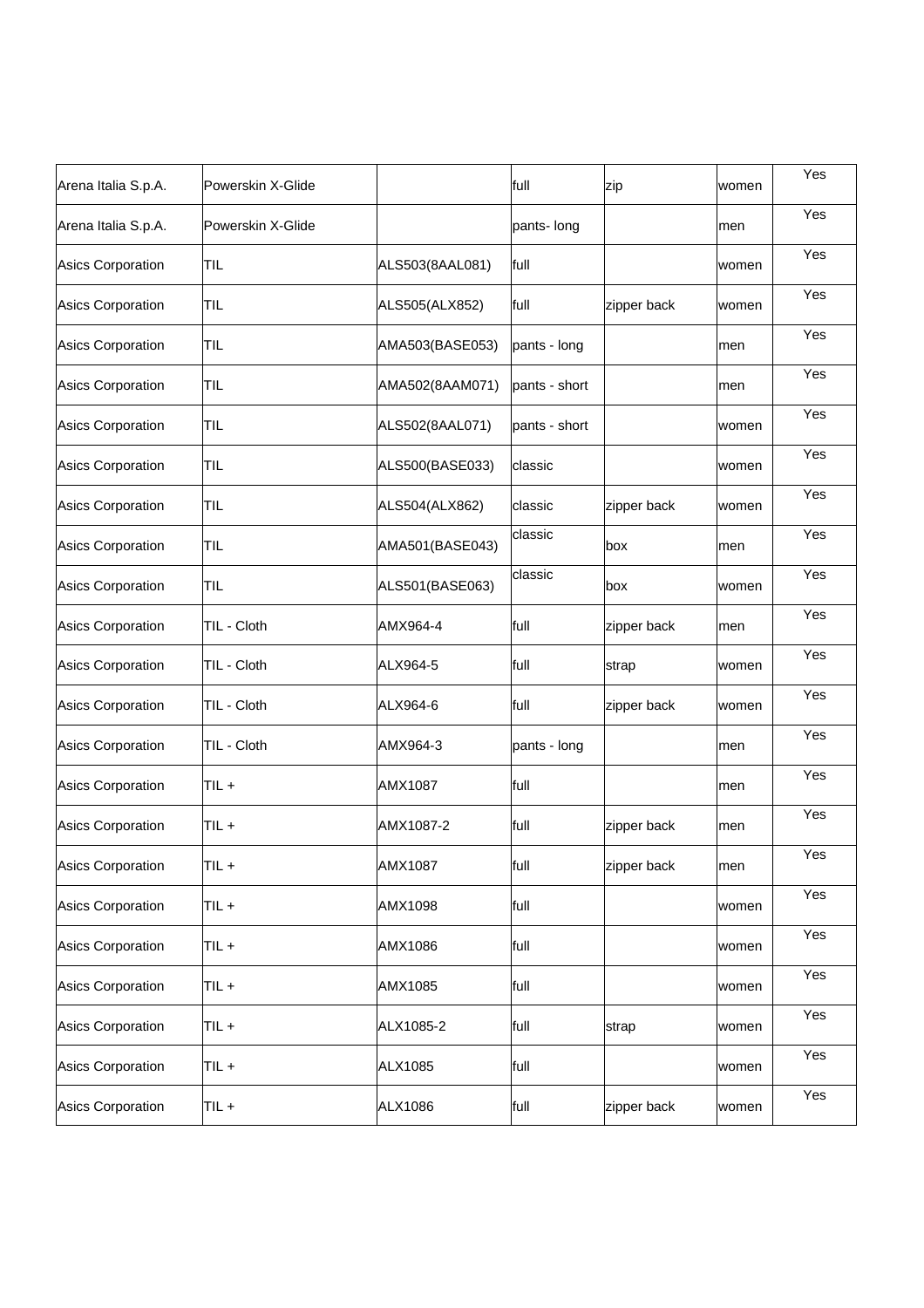| Asics Corporation        | TIL+                | <b>ALX1098</b>                 | full         | zipper back      | women  | Yes |
|--------------------------|---------------------|--------------------------------|--------------|------------------|--------|-----|
| Asics Corporation        | TIL+                | AMX1088                        | pants - long |                  | men    | Yes |
| Asics Corporation        | TIL+                | AMX1088-2                      | pants - long |                  | men    | Yes |
| Asics Corporation        | TIL+                | AMX1088                        | pants - long |                  | men    | Yes |
| Asics Corporation        | TIL+                | AMX1083                        | classic      |                  | women  | Yes |
| Asics Corporation        | TIL+                | ALX1083                        | classic      |                  | women  | Yes |
| Asics Corporation        | <b>TIL 2009 III</b> | OSAM562                        | full         | zipper back      | men    | Yes |
| Asics Corporation        | TIL 2009 III        | OSAL591                        | full         | strap            | women  | Yes |
| Asics Corporation        | TIL 2009 III        | OSAL562                        | full         | zipper back      | women  | Yes |
| Asics Corporation        | TIL 2009 III        | OSAM552                        | pants - long |                  | men    | Yes |
| Asics Corporation        | <b>TIL 2009 III</b> | OSAL <sub>601</sub>            | classic      |                  | women  | Yes |
| Asics Corporation        | <b>TIL 2009 IV</b>  | OSAM562                        | full         | zipper back      | men    | Yes |
| Asics Corporation        | <b>TIL 2009 IV</b>  | OSAL591                        | full         | strap            | women  | Yes |
| <b>Asics Corporation</b> | <b>TIL 2009 IV</b>  | OSAL562                        | full         | zipper back      | women  | Yes |
| Asics Corporation        | <b>TIL 2009 IV</b>  | <b>OSAM552</b>                 | pants - long |                  | men    | Yes |
| Asics Corporation        | <b>TIL 2009 IV</b>  | OSAL601                        | classic      |                  | women  | Yes |
| <b>Blueseventy Ltd</b>   | Nero                | Seamless Bodyskin              | full         | 10               | men    | Yes |
| <b>Blueseventy Ltd</b>   | Nero                | Seamless Kneeskin              | full - knee  | 11               | men    | Yes |
| <b>Blueseventy Ltd</b>   | Nero                | 10K Bodyskin                   | full         | $\mathfrak{S}$   | men    | Yes |
| <b>Blueseventy Ltd</b>   | Nero                | Comp Bodyskin                  | full         | $\mathbf{1}$     | men    | Yes |
| <b>Blueseventy Ltd</b>   | Nero                | Open Back Bodyskin full        |              | $\,8\,$          | unisex | Yes |
| <b>Blueseventy Ltd</b>   | Nero                | Comp Kneeskin                  | full - knee  | $\sqrt{2}$       | men    | Yes |
| <b>Blueseventy Ltd</b>   | Nero                | Open Back Kneeskin full - knee |              | $\boldsymbol{9}$ | unisex | Yes |
| <b>Blueseventy Ltd</b>   | Nero                | Legskin                        | pants - long | 6                | men    | Yes |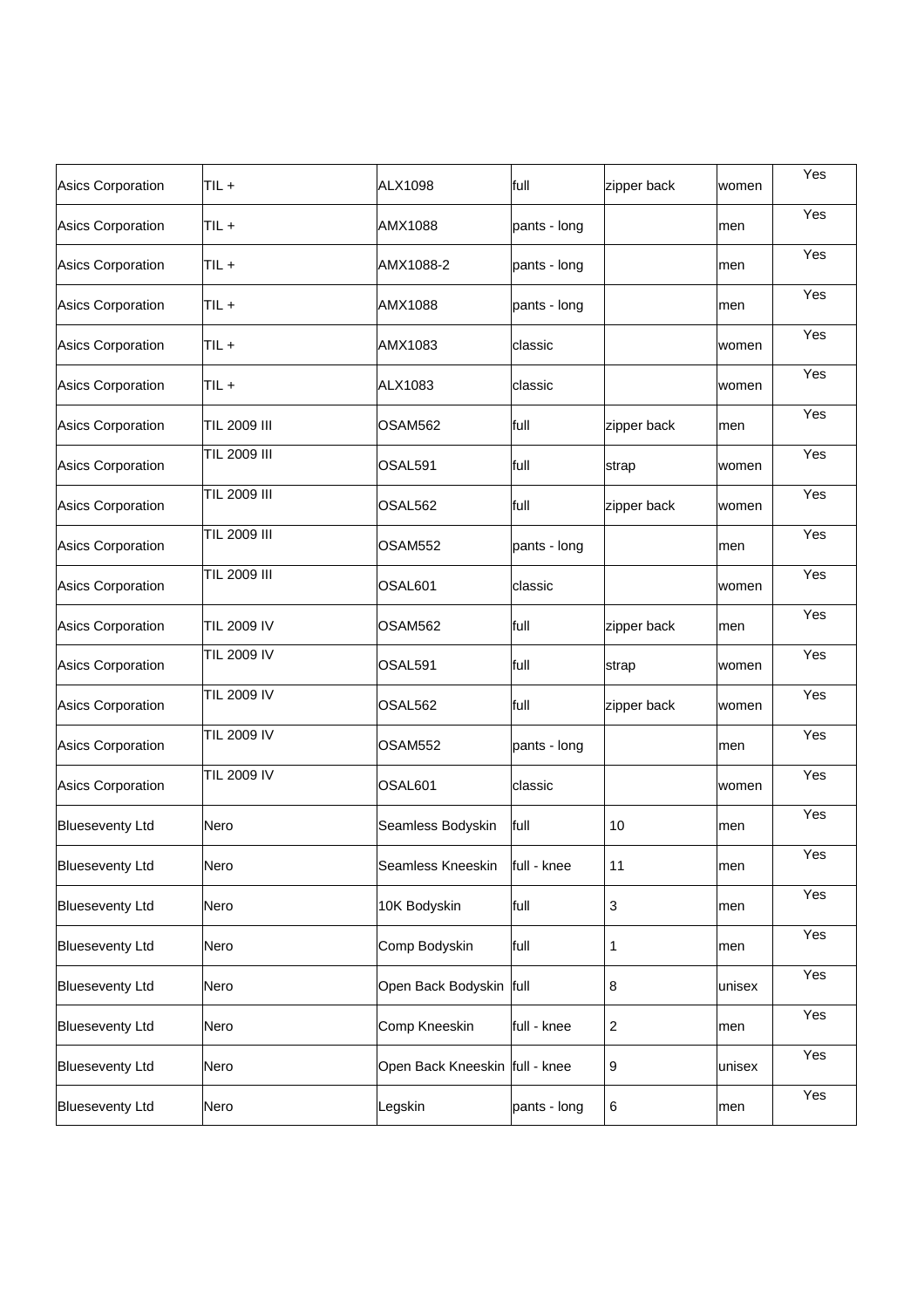| <b>Blueseventy Ltd</b> | Nero            | Jammer        | pants - short | 7              | men   | Yes |
|------------------------|-----------------|---------------|---------------|----------------|-------|-----|
| <b>Blueseventy Ltd</b> | Pointzero3+     | Long Leg/Calf | full          | 5              | men   | Yes |
| <b>Blueseventy Ltd</b> | Pointzero3+     | kneeskin      | full - knee   | $\overline{A}$ | men   | Yes |
| Descente LTD           | Aquaforce Panel |               | full          |                | men   | Yes |
| Descente LTD           | Aquaforce Panel |               | full          | open back      | women | Yes |
| Descente LTD           | Aquaforce Panel |               | full          | zip back       | women | Yes |
| Descente LTD           | Aquaforce Panel |               | full - knee   | open back      | women | Yes |
| Descente LTD           | Aquaforce Panel |               | pants - long  |                | men   | Yes |
| Descente LTD           | Aquaforce Panel |               | pants - short |                | men   | Yes |
| Descente LTD           | Aquaforce Lite  |               | full          |                | men   | Yes |
| Descente LTD           | Aquaforce Lite  |               | full          | open back      | women | Yes |
| Descente LTD           | Aquaforce Lite  |               | full          | zip back       | women | Yes |
| Descente LTD           | Aquaforce Lite  |               | full - knee   | open back      | women | Yes |
| Descente LTD           | Aquaforce Lite  |               | pants - long  |                | men   | Yes |
| Descente LTD           | Aquaforce Lite  |               | pants - short |                | men   | Yes |
| Descente LTD           | Shin_rev        |               | full          |                | men   | Yes |
| Descente LTD           | Shin_rev        |               | pants - long  |                | men   | Yes |
| Descente LTD           | Shin_rev        |               | full          | open back      | women | Yes |
| Descente LTD           | Shin_rev        |               | full          | zip back       | women | Yes |
| Descente LTD           | Shin_rev        |               | classic       |                | men   | Yes |
| Descente LTD           | Shin_rev        |               | full - knee   | open back      | women | Yes |
| Descente LTD           | Shin_rev        |               | classic       |                | women | Yes |
| Descente LTD           | Shin_rev        |               | pants - short |                | men   | Yes |
| Descente LTD           | Aile bleue      |               | full          |                | men   | Yes |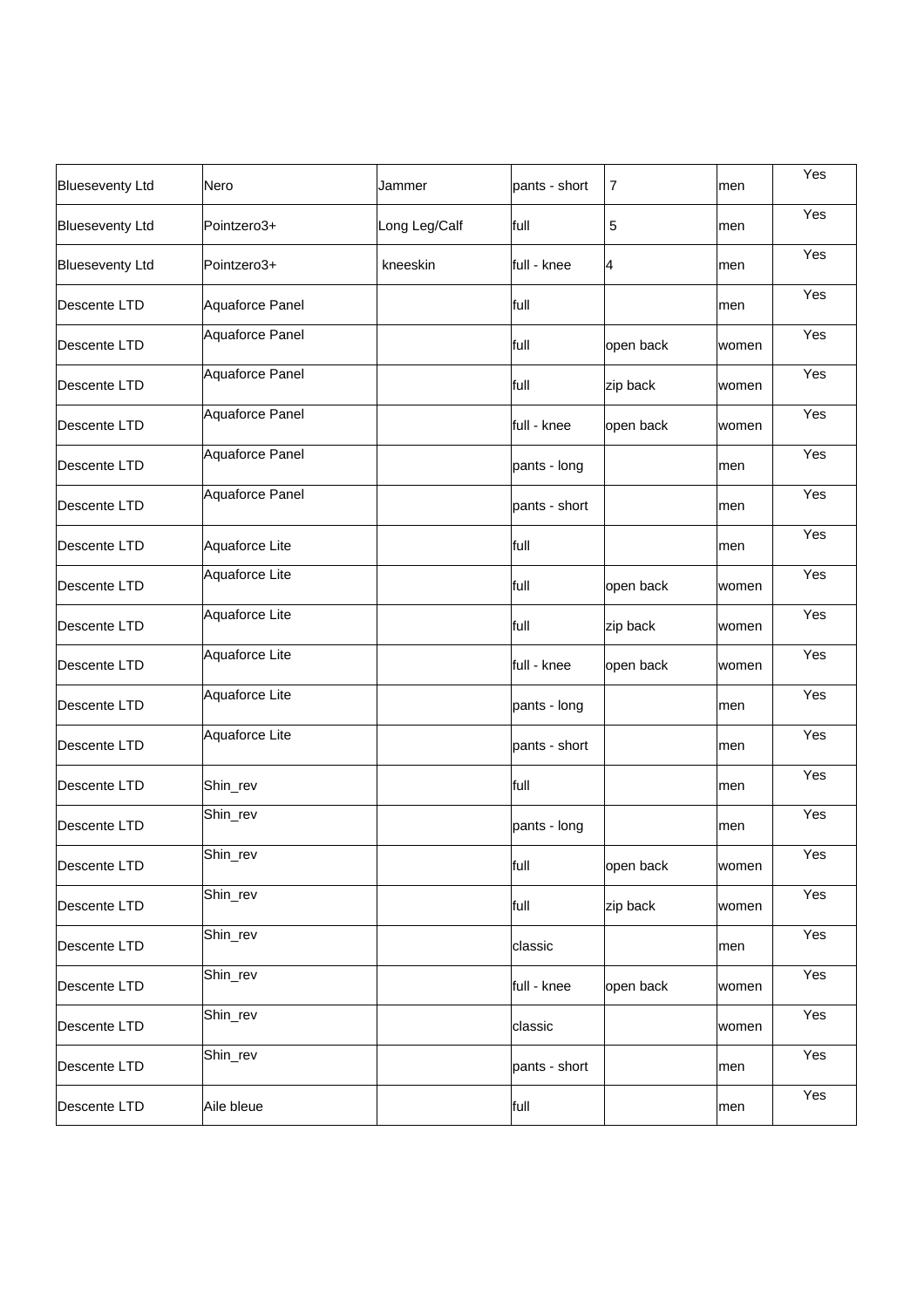| Descente LTD | Aile bleue        |                   | full          | zip back    | women | Yes |
|--------------|-------------------|-------------------|---------------|-------------|-------|-----|
| Descente LTD | Aile bleue        |                   | full          | open back   | women | Yes |
| Descente LTD | Aile bleue        |                   | full - knee   | open back   | women | Yes |
| Descente LTD | Aile bleue        |                   | pants - long  |             | men   | Yes |
| Descente LTD | Aile bleue        |                   | pants - short |             | men   | Yes |
| Descente LTD | Aile bleue        |                   | classic       |             | women | Yes |
| Descente LTD | II mar09          | ARN-RMR81W        | full          | open back   | women | Yes |
| Descente LTD | II mar09          | ARN - RMR51W      | full          | open back   | women | Yes |
| Descente LTD | II mar09          | ARN - RMR82W      | full          | zip back    | women | Yes |
| Descente LTD | II mar09          | ARN - RMR52W      | full          | zip back    | women | Yes |
| Descente LTD | II mar09          | ARN-RMR17M        | pants - long  |             | men   | Yes |
| Descente LTD | II mar09          | ARN - RMR27M      | pants - long  |             | men   | Yes |
| Diana Sport  | Submarine Cyclone | 262M (3193096)    | full          |             | men   | Yes |
| Diana Sport  | Submarine Cyclone | 262M LD (3193033) | full          |             | men   | Yes |
| Diana Sport  | Submarine Cyclone | 270W LD (3194026) | full          |             | women | Yes |
| Diana Sport  | Submarine Cyclone | 272W LD (3194024) | full          |             | women | Yes |
| Diana Sport  | Submarine Cyclone | 262M (3193202)    | full          |             | men   | Yes |
| Diana Sport  | Submarine Cyclone | 262M LD (3193098) | full          |             | men   | Yes |
| Diana Sport  | Submarine Cyclone | 270W (3194111)    | full          | closed back | women | Yes |
| Diana Sport  | Submarine Cyclone | 270W LD (3194109) | full          |             | women | Yes |
| Diana Sport  | Submarine Cyclone | 272W (3194112)    | full          | open back   | women | Yes |
| Diana Sport  | Submarine Cyclone | 272W LD (3194110) | full          |             | women | Yes |
| Diana Sport  | Submarine Cyclone | 273W (3194113)    | full          | open back   | women | Yes |
| Diana Sport  | Submarine Cyclone | 263M (3193203)    | full - knee   |             | men   | Yes |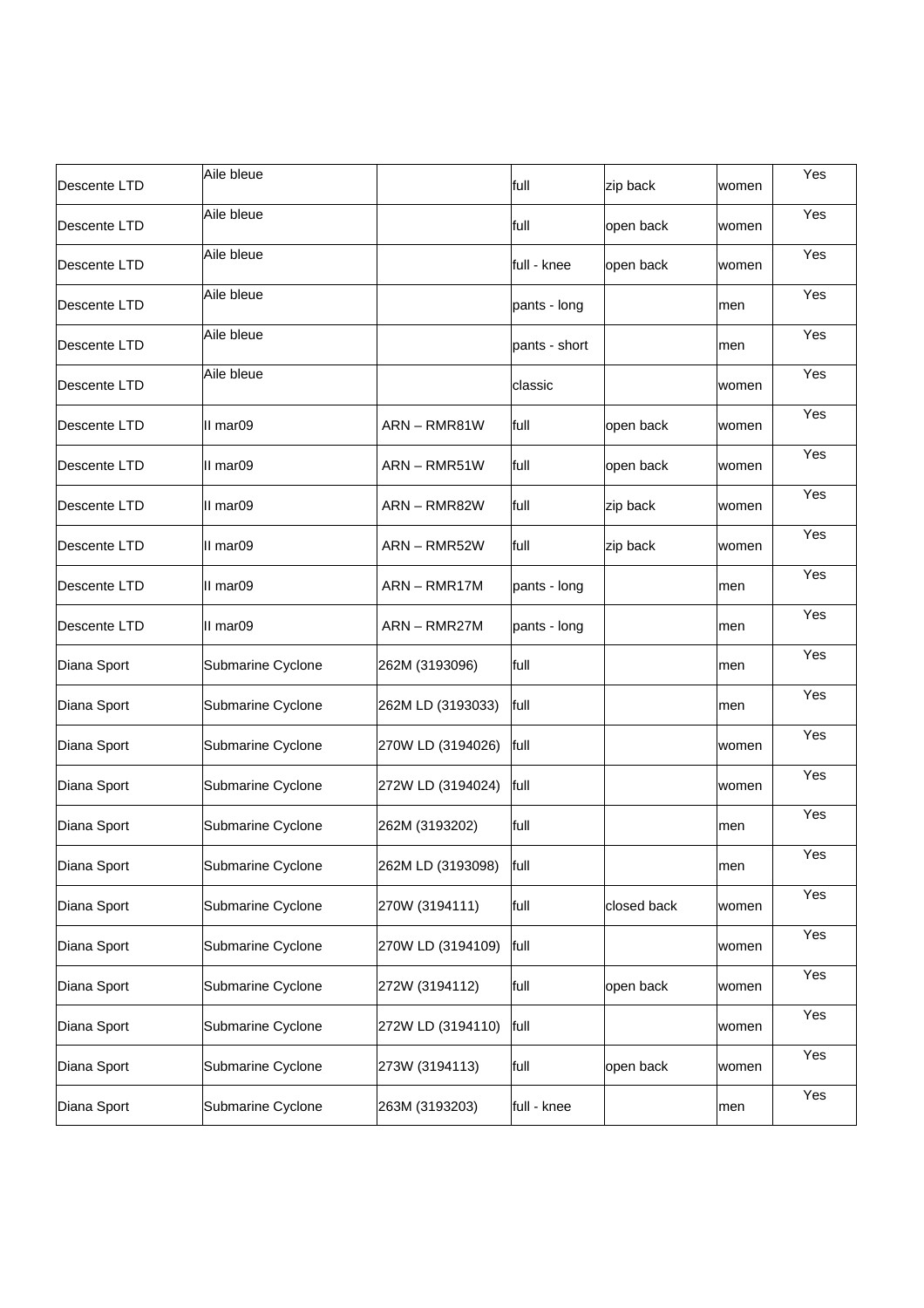| Diana Sport | Submarine Cyclone               | 260M (3193200)    | pants - long  |                        | men   | Yes |
|-------------|---------------------------------|-------------------|---------------|------------------------|-------|-----|
| Diana Sport | Submarine Shinning Arrow        | 232M SA (3193092) | full          |                        | men   | Yes |
| Diana Sport | Submarine Shinning Arrow        | 250W SA (3194100) | full          |                        | women | Yes |
| Diana Sport | <b>Submarine Shinning Arrow</b> | 251W SA (3194101) | lfull         |                        | women | Yes |
| Diana Sport | Submarine Shinning Arrow        | 233M SA (3193093) | full - knee   |                        | men   | Yes |
| Diana Sport | <b>Submarine Shinning Arrow</b> | 253W SA (3194103) | full - knee   |                        | women | Yes |
| Diana Sport | Submarine Shinning Arrow        | 230M SA (3193090) | pants - long  |                        | men   | Yes |
| Diana Sport | Submarine Shinning Arrow        | 252W (3194102)    | full          | open back Tanga<br>cut | women | Yes |
| Diana Sport | Submarine Thermo Fusion         | 202M (3193072)    | full          |                        | men   | Yes |
| Diana Sport | Submarine Thermo Fusion         | 210W (3194060)    | full          | closed back            | women | Yes |
| Diana Sport | Submarine Thermo Fusion         | 221W (3194081)    | full          | open back              | women | Yes |
| Diana Sport | Submarine Thermo Fusion         | 203M (3193073)    | full - knee   |                        | men   | Yes |
| Diana Sport | Submarine Thermo Fusion         | 213W (3194063)    | full - knee   | open back              | women | Yes |
| Diana Sport | Submarine Thermo Fusion         | 200M (3193070)    | pants - long  |                        | men   | Yes |
| Diana Sport | Submarine Thermo Fusion         | 201M (3193071)    | pants - short |                        | men   | Yes |
| Diana Sport | Submarine Thermo Fusion         | 219W (3194069)    | classic       |                        | women | Yes |
| Essenuoto   | Comet (dragon print)            | SFW/0026          | full          |                        | men   | Yes |
| Essenuoto   | Comet (dragon print)            | SFW/0073          | pants - short |                        | men   | Yes |
| Essenuoto   | Comet (dragon print)            | <b>SFW 20037</b>  | full          |                        | women | Yes |
| Essenuoto   | Comet (cyclone print)           | SFW/0026          | full          |                        | men   | Yes |
| Finis Inc.  | Amphibian                       |                   | pants-long    |                        | men   | Yes |
| Finis Inc.  | Amphibian                       | ATS8-LTM28        | pants - long  |                        | men   | Yes |
| Finis Inc.  | Amphibian                       | ATS8-JM28         | pants - short |                        | men   | Yes |
| Finis Inc.  | Amphibian Long John             | ATS8-LJM32        | full          |                        | men   | Yes |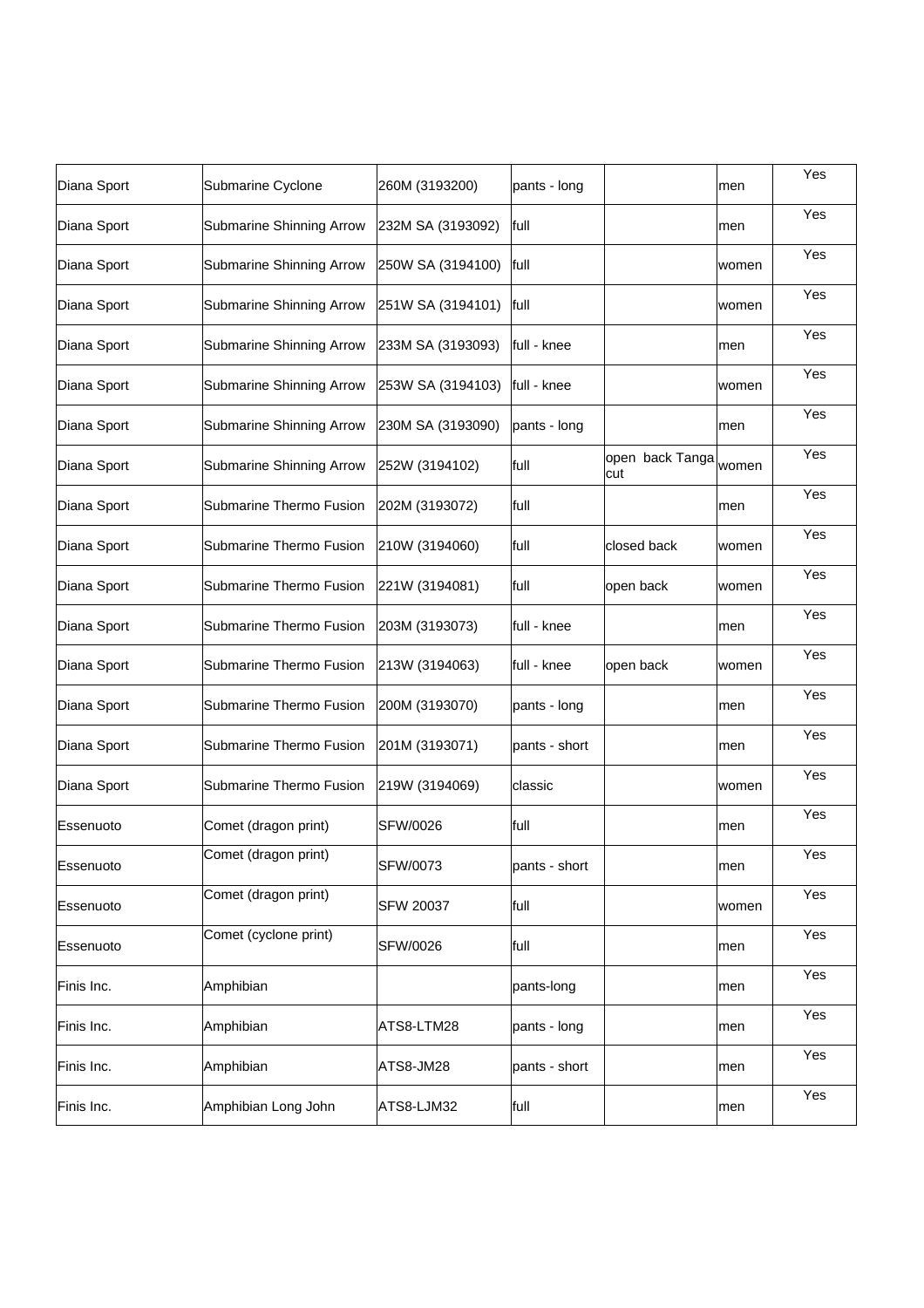| Finis Inc.                  | Amphibian Long John    | ATS8-LJF30      | full          |           | women  | Yes |
|-----------------------------|------------------------|-----------------|---------------|-----------|--------|-----|
| Finis Inc.                  | Amphibian Short John   | ATS8-SJM31      | full - knee   |           | men    | Yes |
| Finis Inc.                  | Amphibian Short John   | ATS8-SJF30      | full - knee   |           | women  | Yes |
| Finis Inc.                  | Hydrospeed 2 Brief     | 1.10.131.101.28 | classic       |           | men    | Yes |
| Finis Inc.                  | Hydrospeed 2 Clipback  | 1.10.024.101.28 | classic       |           | women  | Yes |
| Finis Inc.                  | Hydrospeed 2 Jammer    | 1.10.132.101.28 | pants - short |           | men    | Yes |
| Finis Inc.                  | Hydrospeed 2 Race John | 1.10.025.101.28 | full - knee   |           | women  | Yes |
| Footmark Corporation        | Recobeam               | 240600-2        | full          | zip       | men    | Yes |
| Footmark Corporation        | Recobeam               | 240600-3        | full          | zip       | men    | Yes |
| Footmark Corporation        | Recobeam               | 240607-2        | full          | open back | women  | Yes |
| <b>Footmark Corporation</b> | Recobeam               | 240607-3        | full          | open back | women  | Yes |
| Footmark Corporation        | Recobeam               | 240606-2        | full          | zip       | women  | Yes |
| <b>Footmark Corporation</b> | Recobeam               | 240606-3        | full          | zip       | women  | Yes |
| <b>Footmark Corporation</b> | Recobeam               | 240601-2        | pants - long  |           | men    | Yes |
| <b>Footmark Corporation</b> | Recobeam               | 240601-3        | pants - long  |           | men    | Yes |
| <b>Jaked SRL</b>            | J01FL                  |                 | full          |           | Unisex | Yes |
| <b>Jaked SRL</b>            | J01FS                  |                 | full          |           | Unisex | Yes |
| <b>Jaked SRL</b>            | J01PL                  |                 | pants - long  |           |        | Yes |
| <b>Jaked SRL</b>            | J <sub>01</sub>        |                 | full - knee   |           |        | Yes |
| <b>Jaked SRL</b>            | J03                    |                 | full          |           | unisex | Yes |
| <b>Jaked SRL</b>            | J03                    |                 | pants - long  |           | men    | Yes |
| Kiwami                      | Kameleon               |                 | full - knee   |           | unisex | Yes |
| Kiwami                      | Torpedo                |                 | full - knee   |           | unisex | Yes |
| Leonian K.K.                |                        | PSFM9S3204-1    | full          | open back | women  | Yes |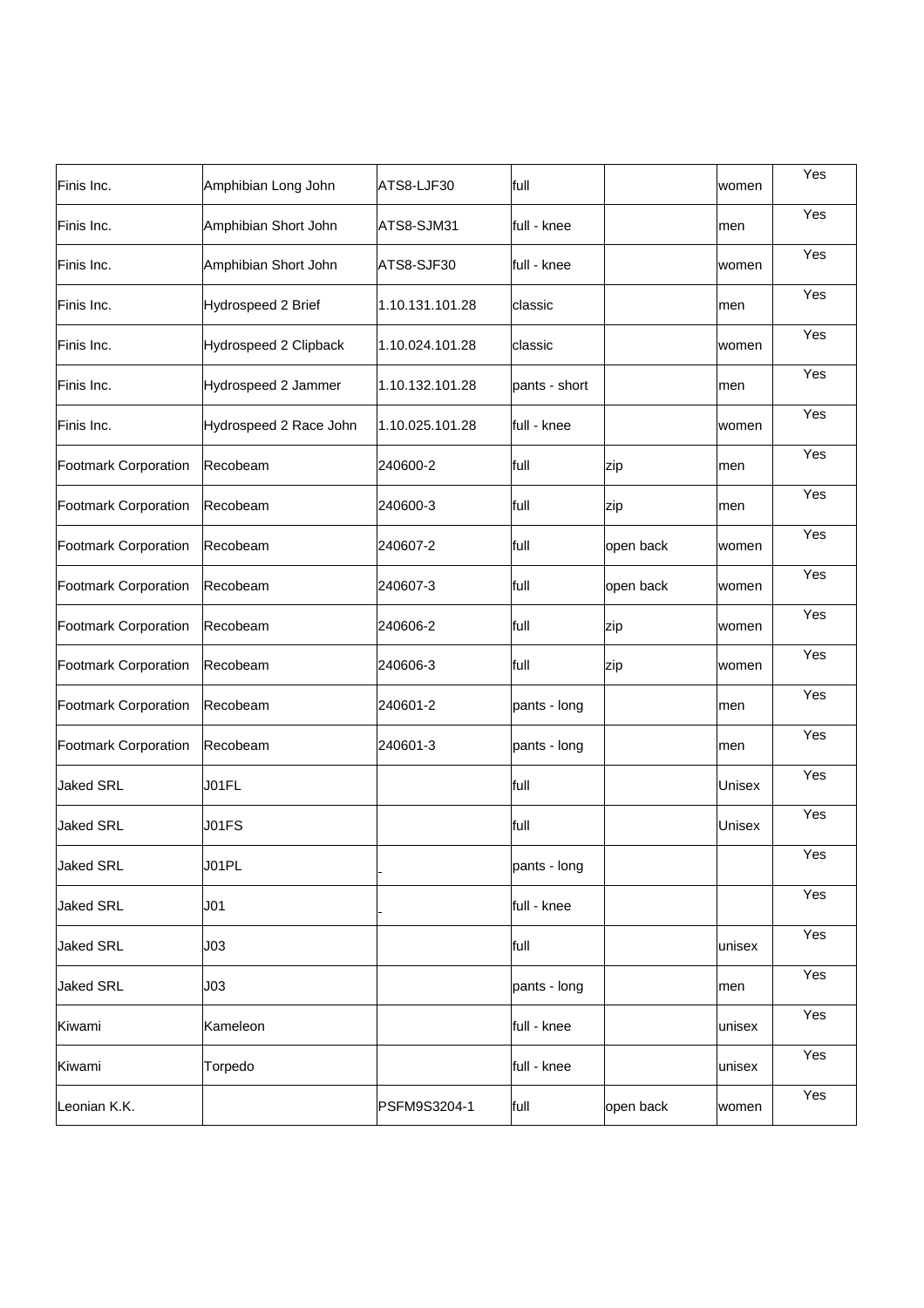| Leonian K.K.       |                    | PSFM9S3204-2 | full          | open back                      | women  | Yes |
|--------------------|--------------------|--------------|---------------|--------------------------------|--------|-----|
| Leonian K.K.       |                    | PSFM9S3204-3 | full          | open back                      | women  | Yes |
| Leonian K.K.       |                    | PSFM9S3206-1 | full          | zip back                       | women  | Yes |
| Leonian K.K.       |                    | PSFM9S3206-2 | full          | zip back                       | women  | Yes |
| Leonian K.K.       |                    | PSFM9S3206-3 | full          | zip back                       | women  | Yes |
| Leonian K.K.       |                    | PSFM9S3205-1 | full - knee   | open back                      | women  | Yes |
| Leonian K.K.       |                    | PSFM9S3205-2 | full - knee   | open back                      | women  | Yes |
| Leonian K.K.       |                    | PSFM9S3101-1 | full          |                                | men    | Yes |
| Leonian K.K.       |                    | PSFM9S3101-2 | full          |                                | men    | Yes |
| Leonian K.K.       |                    | PSFM9S3101-3 | full          |                                | men    | Yes |
| Leonian K.K.       |                    | PSFM9S3102-1 | pants - long  | full length spats              | men    | Yes |
| Leonian K.K.       |                    | PSFM9S3102-2 | pants - long  | full length spats              | men    | Yes |
| Leonian K.K.       |                    | PSFM9S3102-3 | pants - long  | full length spats              | men    | Yes |
| Mizuno Corporation | <b>Accel Suits</b> |              | full          | open back                      | women  | Yes |
| Mizuno Corporation | <b>Accel Suits</b> |              | pants - long  |                                | men    | Yes |
| Mizuno Corporation | <b>SST</b>         | 85RB-100     | full          | back is closed by<br>fastener  | men    | Yes |
| Mizuno Corporation | <b>SST</b>         | 85RB-101     | full          | front is closed by<br>fastener | men    | Yes |
| Mizuno Corporation | <b>SST</b>         | 85OB-100     | full          | back is closed by<br>fastener  | women  | Yes |
| Mizuno Corporation | <b>SST</b>         | 85OB-110     | full          | no fasteners                   | women  | Yes |
| Mizuno Corporation | <b>SST</b>         | 85OB-111     | full          | front is closed by<br>fastener | women  | Yes |
| Mizuno Corporation | <b>SST</b>         | 85RB-10009   | full          |                                | unisex | Yes |
| Mizuno Corporation | <b>SST</b>         | 85RD-100     | pants - short | waist is fastened<br>by lace   | men    | Yes |
| Mizuno Corporation | <b>SST</b>         | 85RC-100     | pants - long  | waist is fastened<br>by lace   | men    | Yes |
| Mizuno Corporation | Water gene         | 85RB-850     | full          |                                | men    | Yes |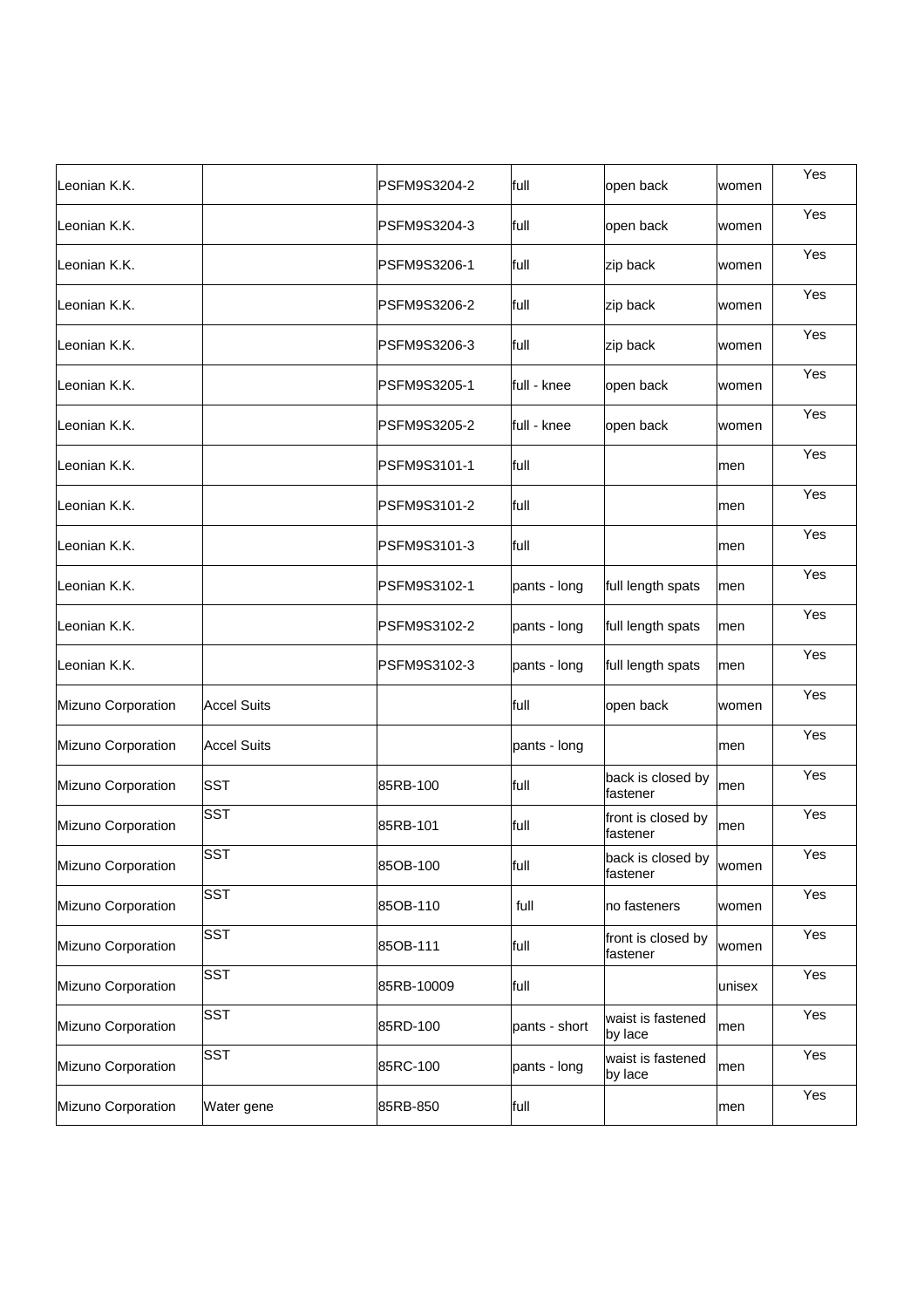| Mizuno Corporation | Water gene           | 85OB-850    | full          | back is closed by<br>fastener | women | Yes |
|--------------------|----------------------|-------------|---------------|-------------------------------|-------|-----|
| Mizuno Corporation | Water gene           | 85OB-851    | full          | back is closed by<br>fastener | women | Yes |
| Mizuno Corporation | Water gene           | 85OC-850    | full - knee   |                               | women | Yes |
| Mizuno Corporation | Water gene           | 85OD-850    | pants - long  |                               | women | Yes |
| Mizuno Corporation | Water gene           | 85RC-850    | pants - long  | long spats                    | men   | Yes |
| Mizuno Corporation | Water gene           | 85RD-850    | pants - short | half spats                    | men   | Yes |
| Mizuno Corporation | <b>BBT</b>           | 85RB-155    | full          | back is closed by<br>fastener | men   | Yes |
| Mizuno Corporation | <b>BBT</b>           | l85RB -156  | full          | back is closed by<br>fastener | men   | Yes |
| Mizuno Corporation | <b>BBT</b>           | 85OB - 155  | full          | back is closed by<br>fastener | women | Yes |
| Mizuno Corporation | <b>BBT</b>           | l85OB - 156 | full          | back is closed by<br>fastener | women | Yes |
| Mizuno Corporation | <b>BBT</b>           | 85RC-155    | pants - long  | waist is fastened<br>by lace  | men   | Yes |
| Mizuno Corporation | <b>BBT</b>           | 85RC-156    | pants - long  | waist is fastened<br>by lace  | men   | Yes |
| Mosconi            | Hammer               | 230730      | full          |                               | men   | Yes |
| Mosconi            | <b>Hammer Med</b>    | 230940      | full - knee   |                               | men   | Yes |
| Mosconi            | Hammer Fit           | 230943      | full          |                               | women | Yes |
| Mosconi            | <b>Hammer Fit</b>    | 230944      | full - knee   |                               | women | Yes |
| Mosconi            | Hammer Leg           | 230941      | pants - long  |                               | men   | Yes |
| Mosconi            | Hammer Jammer        | 230942      | pants - short |                               | men   | Yes |
| Mosconi            | <b>Bullet</b>        | 230901      | full          |                               | men   | Yes |
| Mosconi            | <b>Bullet</b>        | 230946      | full - knee   |                               | men   | Yes |
| Mosconi            | <b>Bullet Leg</b>    | 230902      | pants - long  |                               | men   | Yes |
| Mosconi            | <b>Bullet Jammer</b> | 230903      | pants - short |                               | men   | Yes |
| Mosconi            | <b>Bullet Fit</b>    | 230947      | full          |                               | women | Yes |
| Mosconi            | <b>Bullet Fit</b>    | 230948      | full - knee   |                               | women | Yes |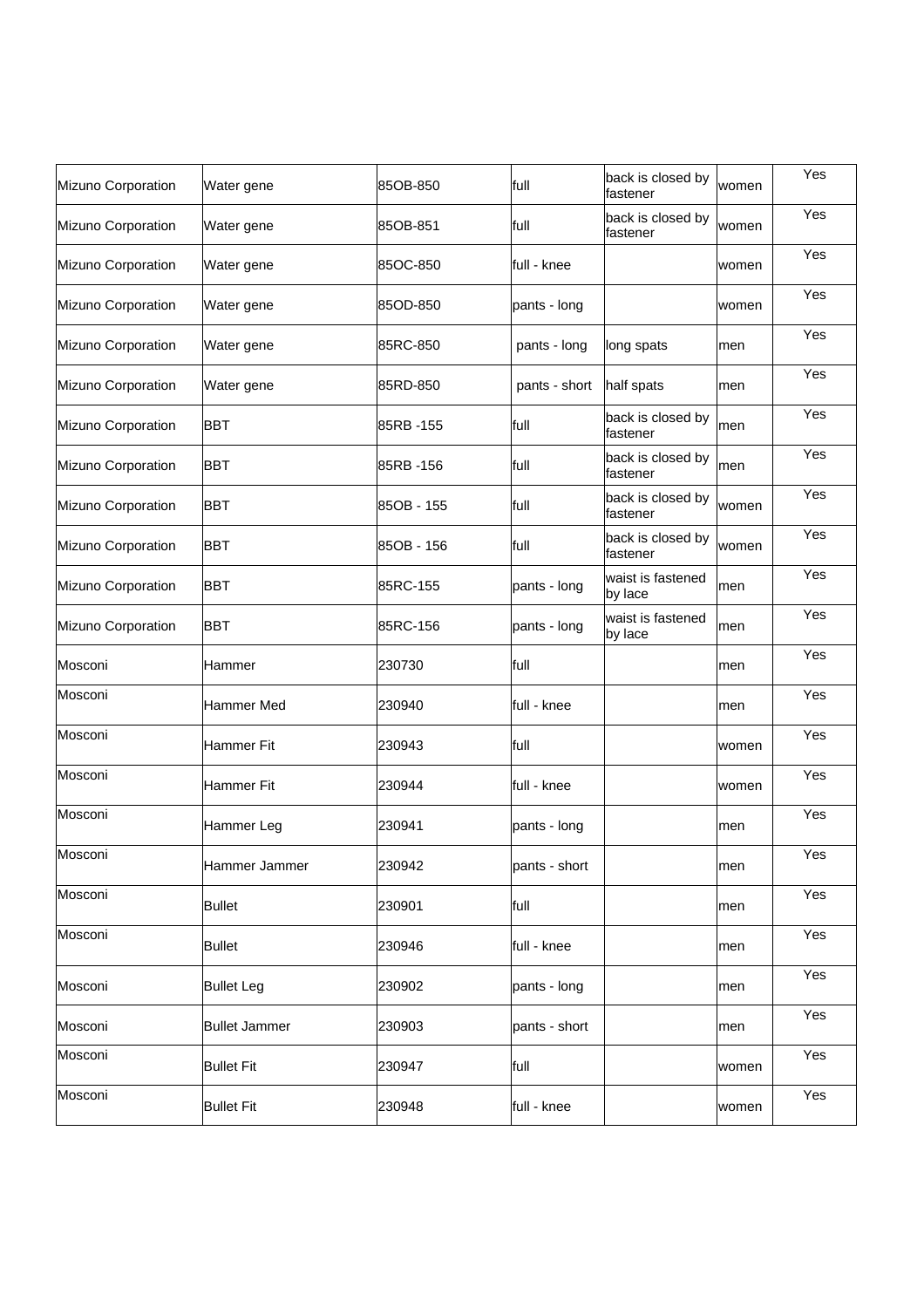| Mosconi            | <b>Meerval Med</b>                         | 227473 | lfull - knee  |        | men    | Yes |
|--------------------|--------------------------------------------|--------|---------------|--------|--------|-----|
| Mosconi            | Meerval Long                               | 227474 | full          |        | men    | Yes |
| Mosconi            | Geep Long                                  | 227476 | full          |        | women  | Yes |
| Mosconi            | Trigger                                    | 227193 | pants - short |        | men    | Yes |
| Mosconi            | Archer                                     | 227128 | pants - long  |        | men    | Yes |
| Mosconi            | Scale                                      | 226653 | classic       |        | women  | Yes |
| Mosconi            | Hilton                                     | 226831 | classic       |        | men    | Yes |
| Mosconi            | Geep Med                                   | 227475 | full - knee   |        | women  | Yes |
| Okeo SRL           | <b>Extreme Body Unisex</b>                 |        | full          |        | unisex | Yes |
| Okeo SRL           | <b>Extreme Pant</b>                        |        | pants - long  |        | men    | Yes |
| Orca               | RS <sub>1</sub>                            |        | full - knee   |        | men    | Yes |
| Orca               | RS <sub>1</sub>                            |        | full - knee   |        | women  | Yes |
| Orca               | RS1 Swimskn                                |        | full          |        | men    | Yes |
| Orca               | RS1 Swimskn                                |        | full          |        | men    | Yes |
| Orvar/Aquazone USA | Renegade female classic<br>cut racer back  |        | classic       |        | women  | Yes |
| Orvar/Aquazone USA | Renegade female classic<br>cut zipper back |        | classic       |        | women  | Yes |
| Orvar/Aquazone USA | Renegade female full body                  |        | full          | zip    | women  | Yes |
| Orvar/Aquazone USA | Renegade female full body                  |        | full          | straps | women  | Yes |
| Orvar/Aquazone USA | Renegade female knee                       |        | full - knee   |        | women  | Yes |
| Orvar/Aquazone USA | Renegade female knee                       |        | full - knee   |        | women  | Yes |
| Orvar/Aquazone USA | Renegade male ankle                        |        | pants - long  |        | men    | Yes |
| Orvar/Aquazone USA | Renegade male full body                    |        | full          |        | men    | Yes |
| Orvar/Aquazone USA | Renegade male jammer                       |        | pants - short |        | men    | Yes |
| Orvar/Aquazone USA | Renegade male knee suit                    |        | full - knee   |        | men    | Yes |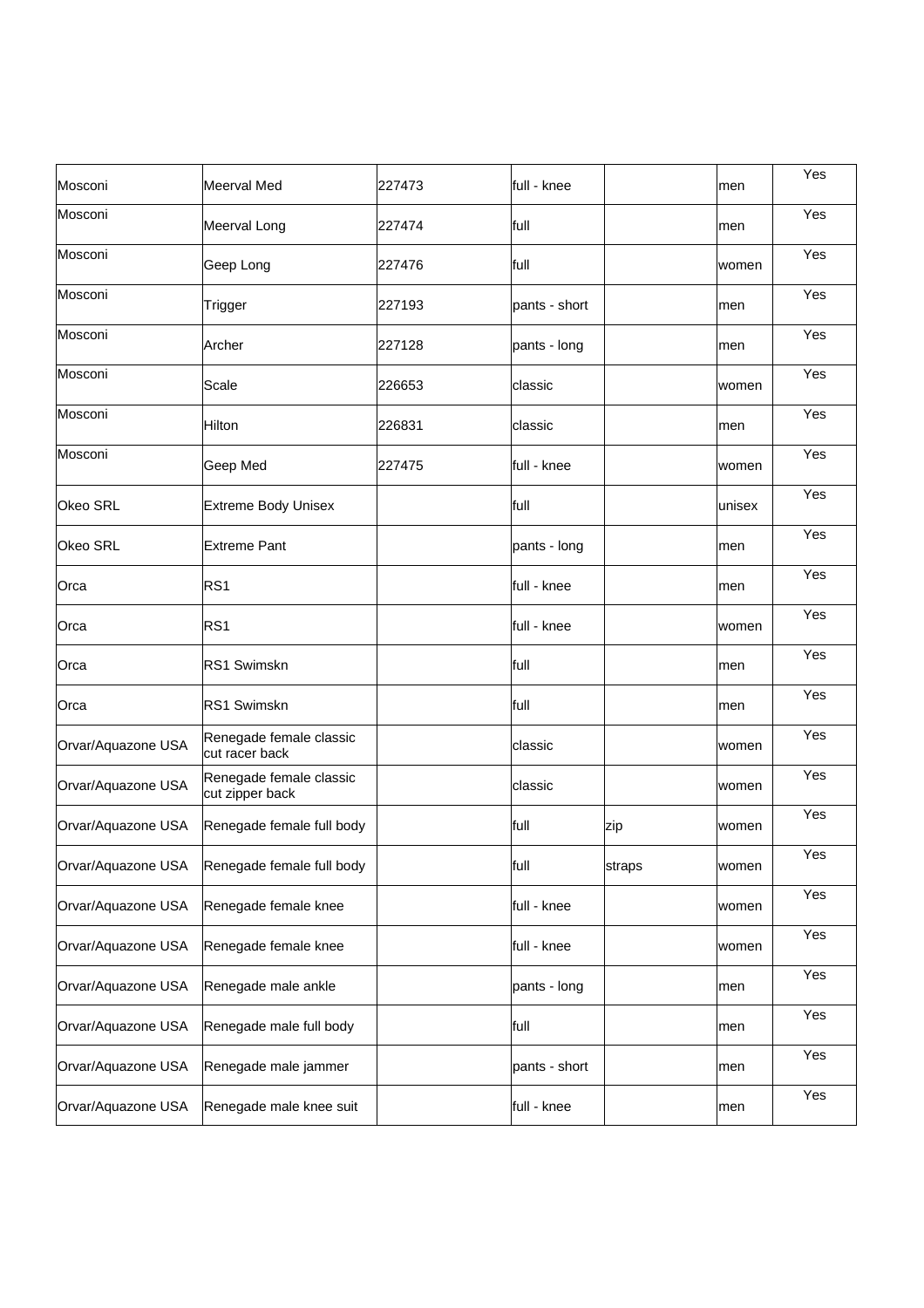| Rocket Science Sports Rocket Light    |                          |               | classic       |           | men    | Yes |
|---------------------------------------|--------------------------|---------------|---------------|-----------|--------|-----|
| Rocket Science Sports Rocket Light    |                          |               | classic       |           | women  | Yes |
| Rocket Science Sports Rocket Sprinter |                          |               | full          |           | men    | Yes |
| Rocket Science Sports Rocket Sprinter |                          |               | full          |           | women  | Yes |
| Rocket Science Sports Rocket Trainer  |                          |               | classic       |           | men    | Yes |
| Rocket Science Sports Rocket Trainer  |                          |               | classic       |           | women  | Yes |
| <b>Rocket Science Sports</b>          | Rocket 2skin             |               | full          |           | men    | Yes |
| Sailfish GmbH                         | Sailfish furious         |               | full - knee   |           | unisex | Yes |
| Sailfish GmbH                         | Sailfish furious long    |               | full          |           | unisex | Yes |
| Speedo                                | FastskinXT (Flying Fish) | 8-05887       | full          |           | women  | Yes |
| Speedo                                | FastskinXT (Flying Fish) | 8-05889       | full          |           | men    | Yes |
| Speedo                                | FastskinXT (Flying Fish) | 8-05892       | classic       |           | men    | Yes |
| Speedo                                | FastskinXT (Flying Fish) | 8-05891       | pants-short   |           | men    | Yes |
| Speedo                                | FastskinXT (Flying Fish) | 8-05890       | pants - long  |           | men    | Yes |
| Speedo                                | FastskinXT (Flying Fish) | 8-05886       | full          |           | women  | Yes |
| Speedo                                | FastskinXT (Flying Fish) | 8-05885       | full - knee   |           | women  | Yes |
| Speedo                                | FastskinXT (Flying Fish) | 8-05888       | classic       |           | women  | Yes |
| Speedo                                | Japanese LZR Hybrid      | SPE015        | full          |           | men    | Yes |
| Speedo                                | Japanese LZR Hybrid      | SPE015        | full          |           | women  | Yes |
| Speedo                                | Japanese LZR Hybrid      | SPE015        | full - knee   |           | women  | Yes |
| Speedo                                | Japanese LZR Hybrid      | <b>SPE015</b> | pants - long  |           | men    | Yes |
| Speedo                                | Japanese LZR Hybrid      | SPE015        | pants-short   |           | men    | Yes |
| Speedo                                | Fastskin Pro             | 8 008093218   | pants - short |           | men    | Yes |
| Speedo                                | Fastskin Pro             | 8 008133218   | full          | open back | women  | Yes |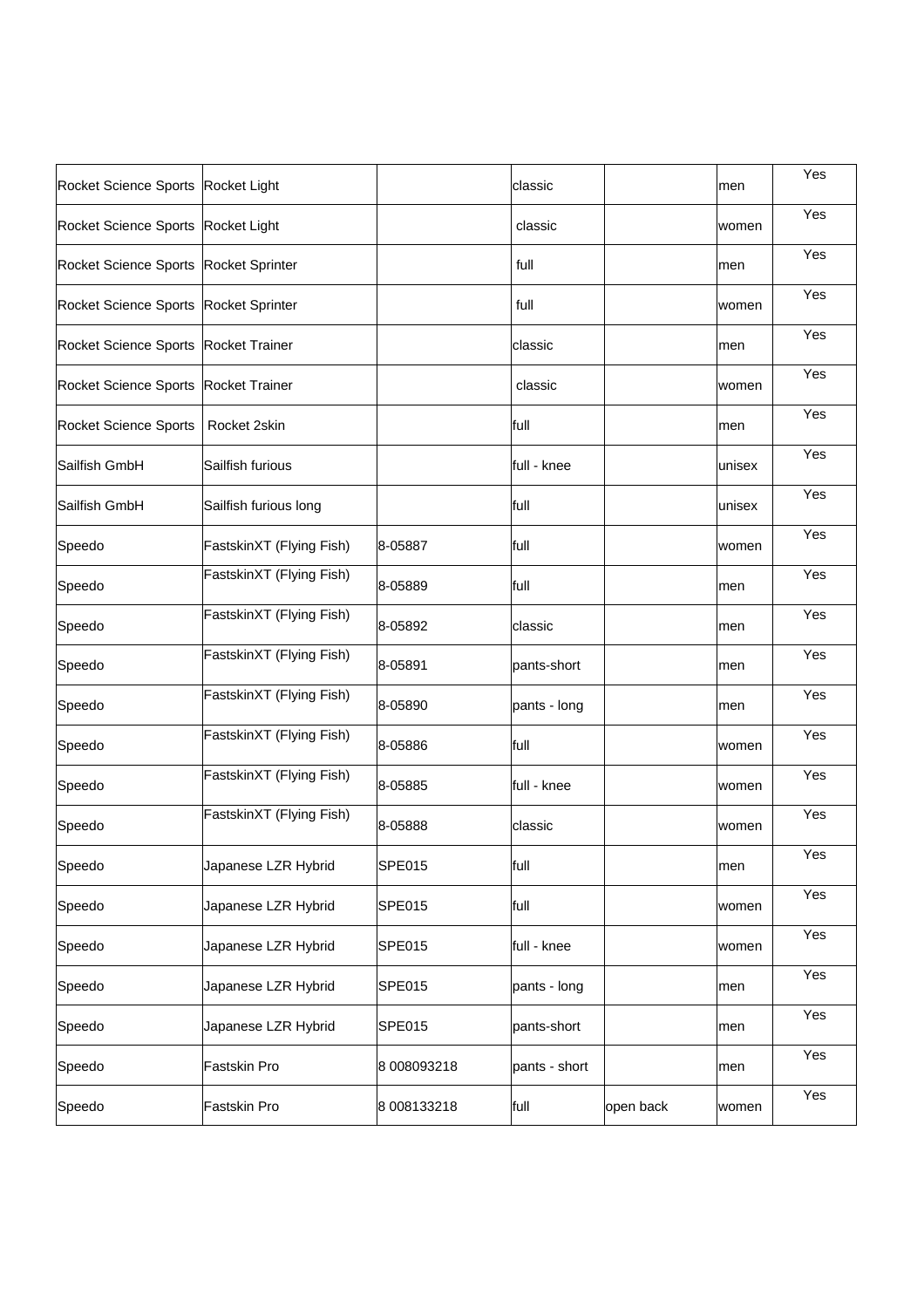| Speedo | <b>Fastskin Pro</b>           | 8 008153218  | classic       |           | women | Yes |
|--------|-------------------------------|--------------|---------------|-----------|-------|-----|
| Speedo | <b>Fastskin Pro</b>           | 8 008143218  | full - knee   | open back | women | Yes |
| Speedo | <b>Fastskin Pro</b>           | 8 008053218  | full          |           | men   | Yes |
| Speedo | <b>Fastskin Pro</b>           |              | full          |           | women | Yes |
| Speedo | <b>Fastskin Pro</b>           |              | full - knee   |           | women | Yes |
| Speedo | <b>Fastskin Pro</b>           |              | full - knee   |           | men   | Yes |
| Speedo | <b>Fastskin Pro</b>           |              | pants - long  |           | men   | Yes |
| Speedo | <b>AQUABLADE</b>              | 8 205157031  | classic       | open back | women | Yes |
| Speedo | <b>AQUABLADE</b>              | 10 072 7031  | classic       |           | men   | Yes |
| Speedo | <b>AQUABLADE</b>              | 8 101077031  | pants - short |           | men   | Yes |
| Speedo | <b>AQUABLADE</b>              |              | full - knee   | Open back | women | Yes |
| Speedo | AQUABLADE Bodyskin No<br>Arms |              | full          |           | women | Yes |
| Speedo | AQUABLADE Bodyskin No<br>Arms |              | full          |           | men   | Yes |
| Speedo | Fastskin II                   | 8 10227 3797 | full          |           | men   | Yes |
| Speedo | Fastskin II                   | 8 102484759  | pants - long  |           | men   | Yes |
| Speedo | Fastskin II                   | 8 007183798  | classic       |           | women | Yes |
| Speedo | Fastskin II                   | 8 007194759  | full          | open back | women | Yes |
| Speedo | <b>Fastskin II</b>            | 8 102264759  | pants - short |           | men   | Yes |
| Speedo | Fastskin II                   | 8 20A974759  | full - knee   | Open back | women | Yes |
| Speedo | Fastskin                      | 8 100090001  | pants - short |           | men   | Yes |
| Speedo | Fastskin                      | 8 100080001  | pants - long  |           | men   | Yes |
| Speedo | Fastskin                      | 8 202230001  | full - knee   |           | women | Yes |
| Speedo | Fastskin                      |              | full          | open back | women | Yes |
| Speedo | Fastskin                      |              | full          |           | women | Yes |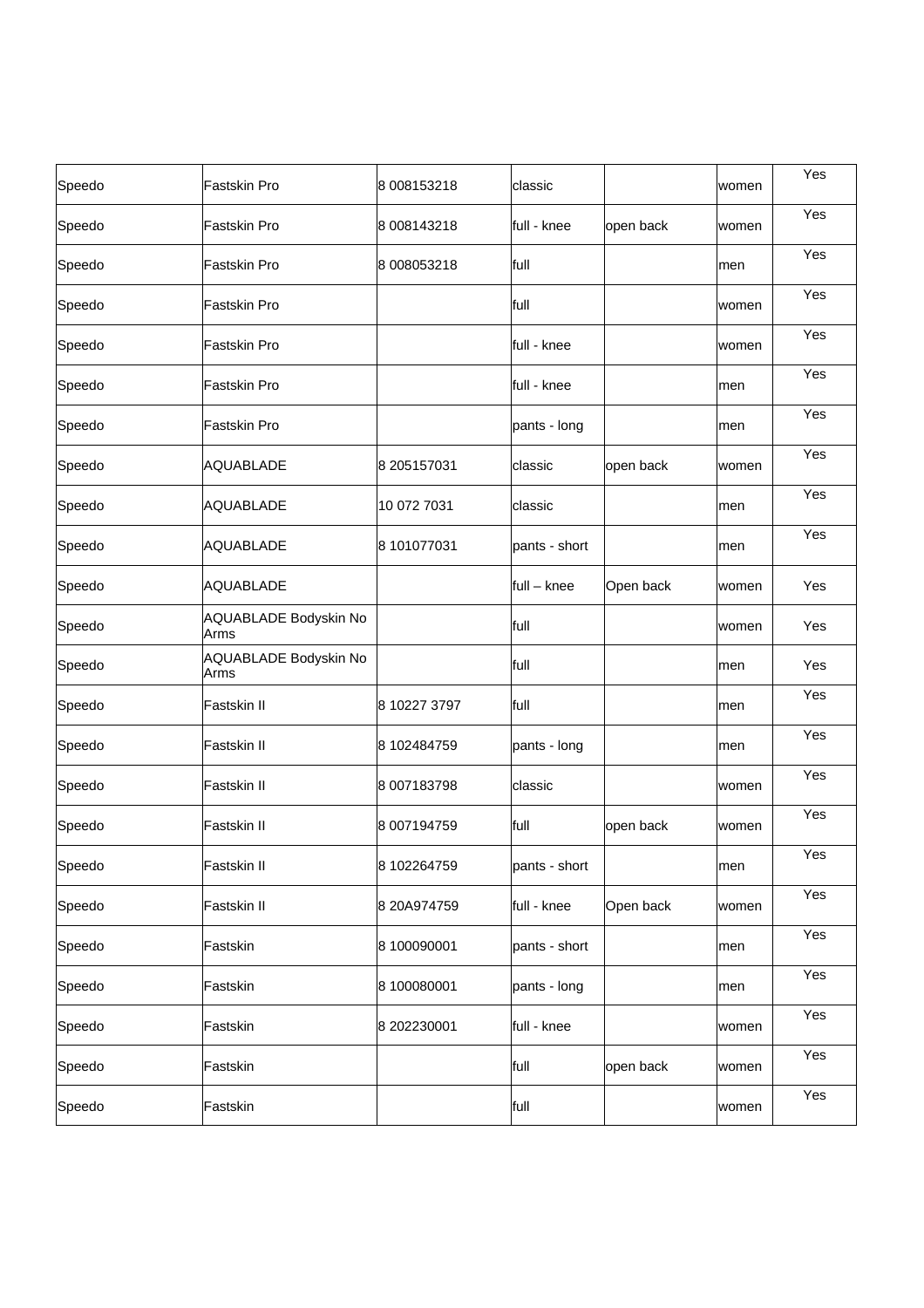| Speedo     | Fastskin                                         |         | full - knee  | open back  | women | Yes |
|------------|--------------------------------------------------|---------|--------------|------------|-------|-----|
| Speedo     | Fastskin                                         |         | full – knee  |            | men   | Yes |
| Speedo     | Fastskin                                         |         | classic      |            | men   | Yes |
| Speedo     | Fastskin                                         |         | full         |            | men   | Yes |
| Speedo     | <b>LZR Racer</b>                                 |         | full         | open back  | women | Yes |
| Speedo     | LZR Racer Body No Arms                           |         | full         | zipperback | women | Yes |
| Speedo     | <b>LZR Racer</b>                                 |         | full - knee  | open back  | women | Yes |
| Speedo     | <b>LZR Racer</b>                                 |         | full         |            | men   | Yes |
| Speedo     | <b>LZR Racer</b>                                 |         | pants-long   |            | men   | Yes |
| Speedo     | <b>LZR Racer</b>                                 |         | pants-short  |            | men   | Yes |
| Speedo     | LZR Racer Pro Body No<br>Arms                    |         | full         |            | women | Yes |
| Speedo     | LZR Racer Pro Record<br><b>Breaker Body</b>      |         | full         |            | women | Yes |
| Speedo     | LZR Racer Pro Record<br><b>Breaker Knee Skin</b> |         | full - knee  |            | women | Yes |
| Speedo     | LZR Racer Pro Record<br><b>Breaker</b>           |         | classic      |            | women | Yes |
| Speedo     | LZR Racer Pro Body No<br>Arms                    |         | full         |            | men   | Yes |
| Speedo     | LZR Racer Pro Leg Skin                           |         | pants - long |            | men   | Yes |
| Speedo     | LZR Racer Pro Jammer                             |         | pants-short  |            | men   | Yes |
| Sports Hig |                                                  | F-09    | full         |            | men   | Yes |
| Sports Hig |                                                  | $M-12$  | pants- long  |            | men   | Yes |
| Sports Hig |                                                  | $M-01A$ | pants- long  |            | men   | Yes |
| Sports Hig |                                                  | $M-10$  | pants- long  |            | men   | Yes |
| Sports Hig |                                                  | M-08    | pants- long  |            | men   | Yes |
| Sports Hig |                                                  | M-02A   | full         |            | men   | Yes |
| Sports Hig |                                                  | $F-06$  | full         |            | women | Yes |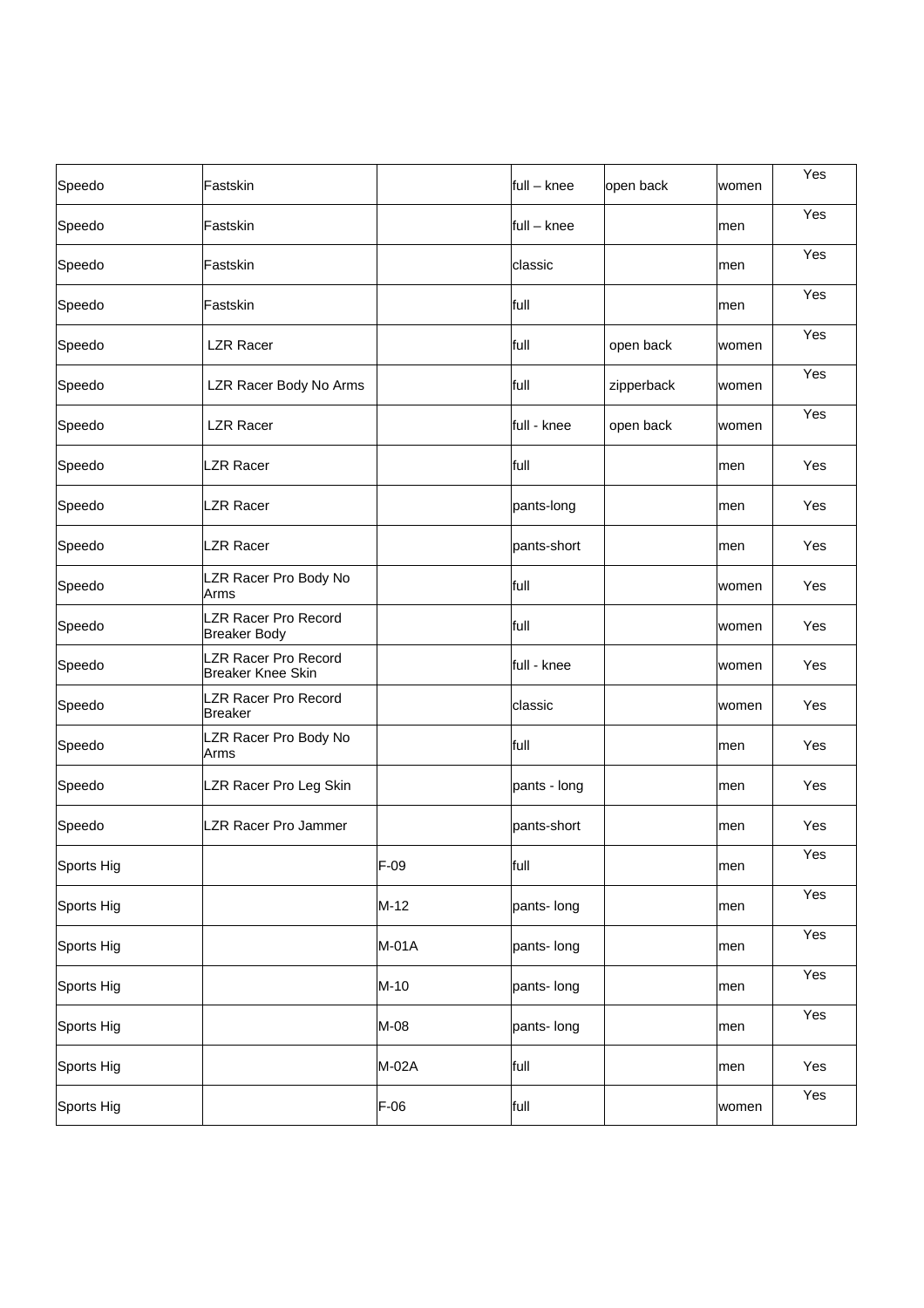| Sports Hig      |                     | F-03A  | full - knee   |             | women | Yes |
|-----------------|---------------------|--------|---------------|-------------|-------|-----|
| Sports Hig      |                     | $F-05$ | full - knee   |             | women | Yes |
| Sports Hig      |                     | $M-01$ | pants- long   |             | men   | Yes |
| Tyr Sports Inc. | <b>Tracer Light</b> |        | full          |             | men   | Yes |
| Tyr Sports Inc. | <b>Tracer Light</b> |        | Full - knee   | zipper back | men   | Yes |
| Tyr Sports Inc. | <b>Tracer Light</b> |        | full          | open back   | women | Yes |
| Tyr Sports Inc. | <b>Tracer Light</b> |        | full - knee   | open back   | women | Yes |
| Tyr Sports Inc. | <b>Tracer Light</b> |        | classic       |             | women | Yes |
| Tyr Sports Inc. | <b>Tracer Light</b> |        | pants - long  |             | Men   | Yes |
| Tyr Sports Inc. | <b>Tracer Light</b> |        | pants - short |             | men   | Yes |
| Tyr Sports Inc. | <b>Tracer Light</b> |        | classic       |             | men   | Yes |
| Tyr Sports Inc. | <b>Trace Rise</b>   |        | full          |             | men   | Yes |
| Tyr Sports Inc. | <b>Trace Rise</b>   |        | pants - long  |             | men   | Yes |
| Tyr Sports Inc. | <b>Trace Rise</b>   |        | pants - short |             | men   | Yes |
| Tyr Sports Inc. | <b>Trace Rise</b>   |        | classic       |             | men   | Yes |
| Tyr Sports Inc. | <b>Trace Rise</b>   |        | full          | open back   | women | Yes |
| Tyr Sports Inc. | <b>Trace Rise</b>   |        | full - knee   | open back   | women | Yes |
| Tyr Sports Inc. | Tracer A7           |        | full          |             | men   | Yes |
| Tyr Sports Inc. | Tracer A7           |        | full - knee   | zipperback  | men   | Yes |
| Tyr Sports Inc. | Tracer A7           |        | pants - long  |             | men   | Yes |
| Tyr Sports Inc. | Tracer A7           |        | pants - short |             | men   | Yes |
| Tyr Sports Inc. | Tracer A7 C         |        | full          | zipperback  | men   | Yes |
| Tyr Sports Inc. | Tracer A7           |        | full          | open back   | women | Yes |
| Tyr Sports Inc. | Tracer A7           |        | full - knee   | open back   | women | Yes |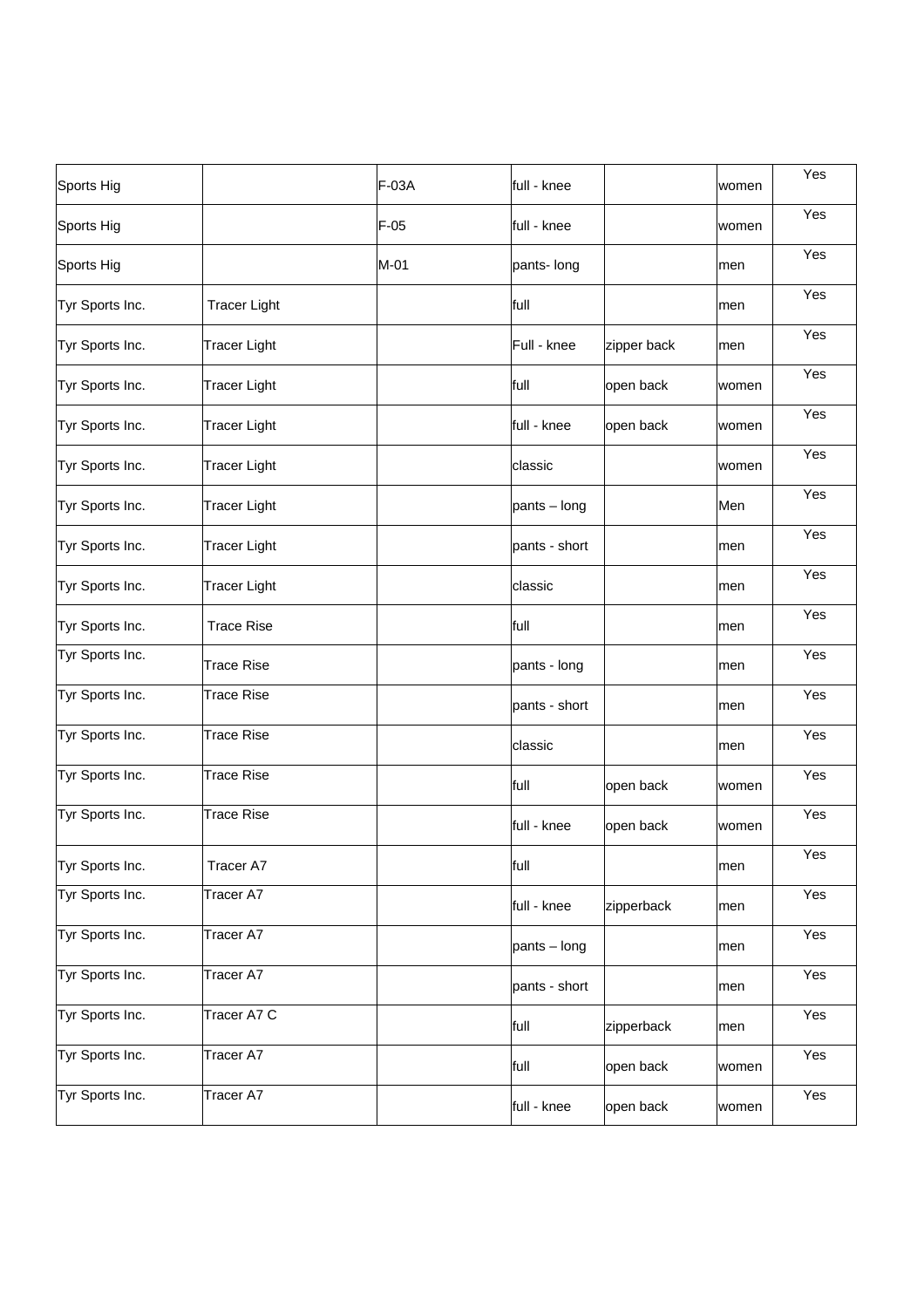| Tyr Sports Inc.                | Tracer A7      | Flex - knee      | full          | zipperback | unisex | Yes |
|--------------------------------|----------------|------------------|---------------|------------|--------|-----|
| Tyr Sports Inc.                | Tracer A7      | OW               | full          | zipperback | unisex | Yes |
| Tyr Sports Inc.                | Fusion         |                  | full - knee   | Open back  | women  | Yes |
| Tyr Sports Inc.                | Fusion         |                  | classic       |            | women  | Yes |
| Tyr Sports Inc.                | Fusion         |                  | pants - long  |            | Men    | Yes |
| Tyr Sports Inc.                | Fusion         |                  | pants - short |            | men    | Yes |
| Tyr Sports Inc.                | Fusion         | Racer            | classic       |            | men    | Yes |
| Tyr Sports Inc.                | Sayonara       | F100             | full          | zipperback | men    | Yes |
| Tyr Sports Inc.                | Sayonara       | F100             | Full - knee   | zipperback | men    | Yes |
| Tyr Sports Inc.                | B <sub>2</sub> | F300             | full          | zipperback | men    | Yes |
| Tyr Sports Inc.                | <b>B4</b>      | F <sub>102</sub> | full          | aeroback   | women  | Yes |
| Tyr Sports Inc.                | B <sub>5</sub> | F201             | full          | zipperback | women  | Yes |
| Tyr Sports Inc.                | B <sub>6</sub> | F202             | full          | aeroback   | women  | Yes |
| Tyr Sports Inc.                | B7             | F301             | full          | zipperback | women  | Yes |
| Tyr Sports Inc.                | <b>B10</b>     | F400             | full          | aeroback   | Unisex | Yes |
| Tyr Sports Inc.                | <b>B11</b>     | A14              | pants - short |            | men    | Yes |
| Tyr Sports Inc.                | <b>B12</b>     | F103             | pants - short |            | men    | Yes |
| Tyr Sports Inc.                | B13            | F500             | pants - short |            | men    | Yes |
| <b>Xterra Wetsuits</b>         | Speedsuit      | Velocity RED (1) | full          |            | unisex | Yes |
| Yamamotohokosyo<br>Corporation |                | YH-M-F           | pants - long  | long spats | men    | Yes |
| Yamamotohokosyo<br>Corporation |                | YH-M-F2          | pants - long  | long spats | men    | Yes |
| Yamamotohokosyo<br>Corporation |                | YH-M-LONG A      | full          |            | men    | Yes |
| Yamamotohokosyo<br>Corporation |                | YH-M-LONG B      | full          |            | men    | Yes |
| Yamamotohokosyo<br>Corporation |                | YH-M-LONG X      | full          |            | men    | Yes |